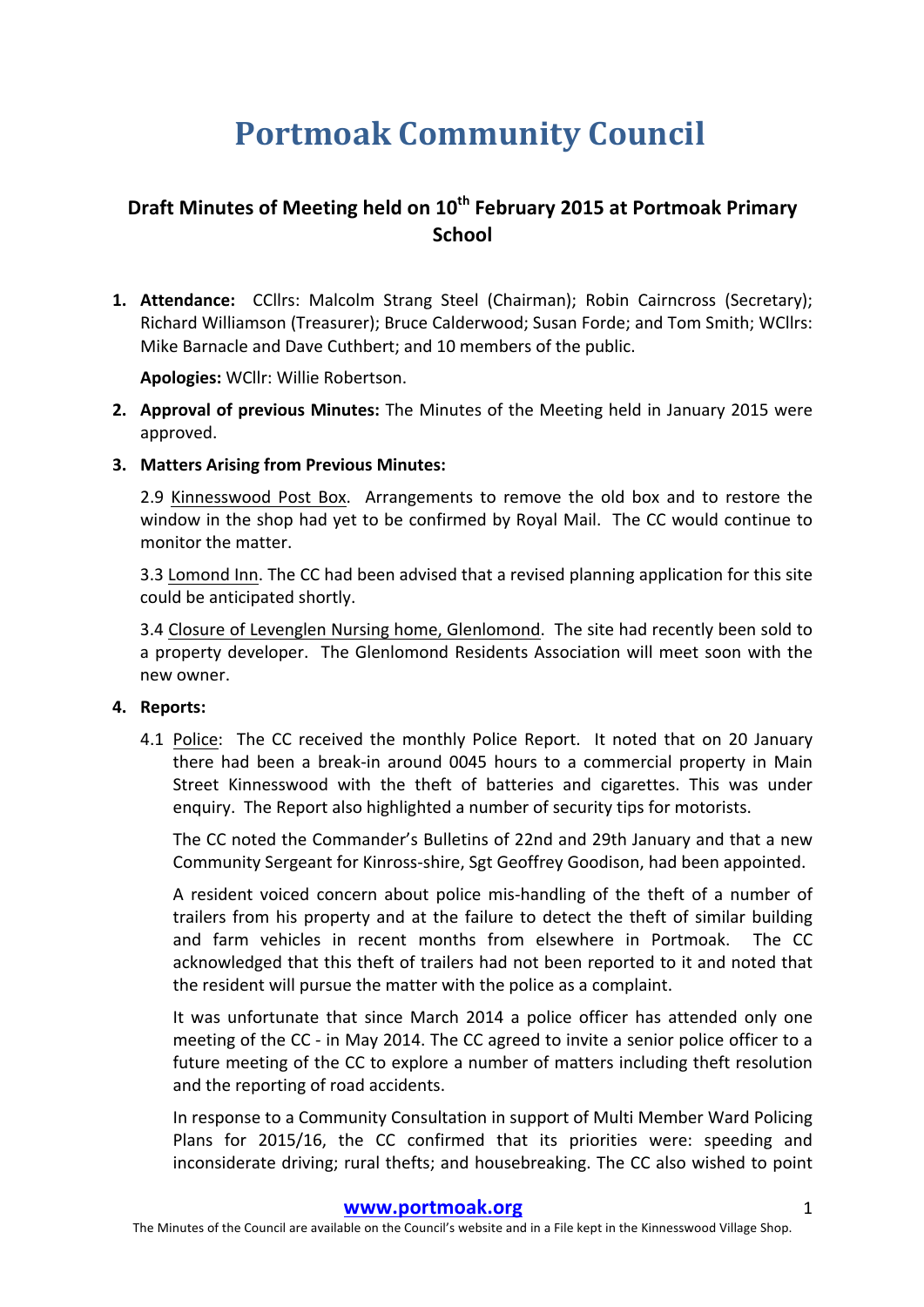out that communication could be significantly improved if there were clear and more effective ways to enable the community to pursue and explore matters with the police. Current written Commander and Local Police Reports are invaluable but they are a one-way channel. A stronger focus on reporting local crime detection, particularly to the victims of such crimes, and road accidents would be welcomed.

- 4.2 Treasurer: The Council's accounts at the end of January 2014 showed: a balance of  $£407.50$  in the General Account and  $£1,687.15$  in the Michael Bruce Way Account (MBW) giving a total of  $£2,094.65$ .
- 4.3 Planning:
	- New applications:
		- o 15/00115/IPL Land 80 metres south of Lochend Farmhouse, Scotlandwell, Erection of 2 dwelling houses in principle. The CC did not in principle object to the erection of two houses provided that, in line with other nearby housing and to achieve better integration within the setting adjoining the old farm house, they are restricted to one to one and half storeys. The CC was concerned that a site entrance close to the old Gullet Bridge could constitute a risk to traffic and would encourage the planning department to follow closely the recommendations of the roads department.

It was the unanimous decision of the CC to comment accordingly.

- Progress with applications:
	- o 14/02099/FLL. Site West of Main Street Scotlandwell, Modification of Permission 08/01059/FLL (erection of 16 dwelling houses) change of house type, plot 15. The CC had made no initial comment but, on learning that the path from the Development into The Green had been omitted from the submitted site plan, had raised an objection seeking confirmation that this omission would be rectified.
	- $\circ$  14/01482/FLL. Erection of a dwellinghouse 50 metres SW of Moucom's View, Scotlandwell. An appeal has been made to the Local Review Body.
- Improving the planning Development Management process. Local ward councillors have for some time been pressing PKC on behalf of and with community councils to improve the development management process and the quality and standard of its reports. They presented progress at a recent meeting with Kinross-shire CCs and had sought comments in advance of the March meeting of the PKC Member Officer Working Group which will consider this matter further. The CC will respond.
- New Local Development Plan (LDP2). As work has now commenced on the next Local Development Plan to be effective 2018-23, PKC has sought information from Portmoak on both key issues and potential development sites that may be relevant. The CC will respond and welcomes the views of residents.
- 4.4 Roads: The CC received an updated version of the Portmoak Road Report Summary. This will be attached to the Minutes and placed on the CC's website. The CC will seek a meeting with PKC to resolve the matter of inadequate visibility splays at the West Bowhouse section of the A911 (Scotlandwell to Auchmuir Bridge). It was noted that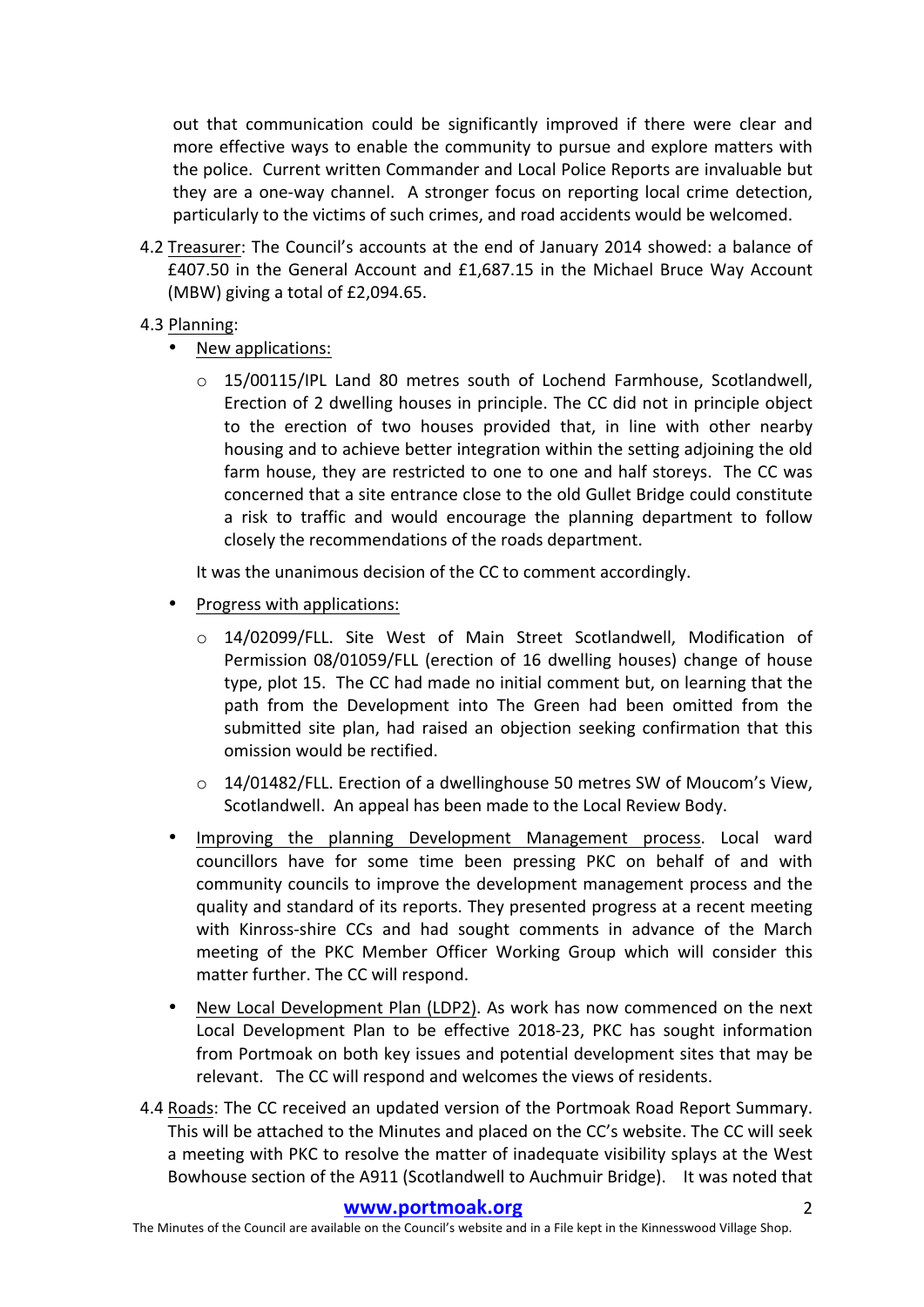illumination of the build-out at the north end of Kinnesswood had failed and that the junction road sign approaching Wester Balgedie from the north had been flattened.

- 4.5 Paths: CCllr Tom Smith reported that as further work had been carried out on the Michael Bruce Way (MBW), it was now possible to "sign-off" on the current contract. Further voluntary work would continue in the spring. Discussion to secure a path access around and above Balneathill and away from cattle was ongoing. In addition to further work on the MBW, the Paths Group priorities included new signage across Portmoak, improvements to the Dryside Road and maintenance of the Peat Loan access to the Moss. An application for funds from Tesco's environment fund had been successful. It was suggested that this be expended on the purchase of a strimmer, which would help maintain many areas including the stretch of the MBW immediately above the Cobbles The Group would look at the status and condition of the old Right of Way extending directly up from the Toll at Wester Balgedie into the upper village.
- **5. Stephen's Field:** The Chairman explained that the key factors affecting the future of the "Field" had been set out in the Minute of the January 2015 meeting. Of note was that in 2006 and 2007 the CC had sought the views of the community on the possible usage of the "Field" and whether the CC should take direct ownership. The vast majority returning questionnaires advocated CC ownership and in October 2008 the CC had concluded a contract with A & J Stephen to assume ownership of the "Field", excluding an area adjoining Bishop Terrace, understood at the time to be a proposed house site. The contract is conditional on A & J Stephen obtaining all necessary consents (essentially planning permission) for their proposed development of 10 dwellinghouses. In March 2007, before making the contract with the CC, A & J Stephen sought planning permission for 9 dwellinghouses (Whitecraigs - phase 2) achieving full consent in June 2010.

While A & J Stephen remain committed to the transfer, including an endowment of £5,000, further progress will not be possible without a grant of planning permission for a tenth house on the retained plot so fulfilling the contract's conditions for the transfer of ownership to the CC. A late change to the 2014 Local Development Plan (against the recommendation of Perth and Kinross Council) to remove the 'zoning' for the retained plot for possible housing came as a surprise to PKC, the CC and A & J Stephen. There is now a strong presumption against planning permission for a house on the retained site as contrary to the development plan. The CC understand that the presumption could be overturned if a significant community benefit could be demonstrated.

Recognising that there is a body of opinion in the community that believes that there are no circumstances in which planning permission should be given on the retained plot, the CC decided that it is now timely to return to the community to seek its opinion. It will ask whether the CC should pursue its contract for ownership of the "Field" linked to PKC granting planning permission for a single dwellinghouse on the retained plot adjacent to Bishop Terrace.

**6.** Draft Health and Social Care Integration Scheme - Consultation: The arrangements for a new "Integration Joint Board" formed from a partnership between Tayside Health Board and Perth and Kinross Council had been set out. Its purpose was to improve the wellbeing of people who use both health and social care services. The new Board will have executive powers from April 2015. The CC will not comment on the proposed